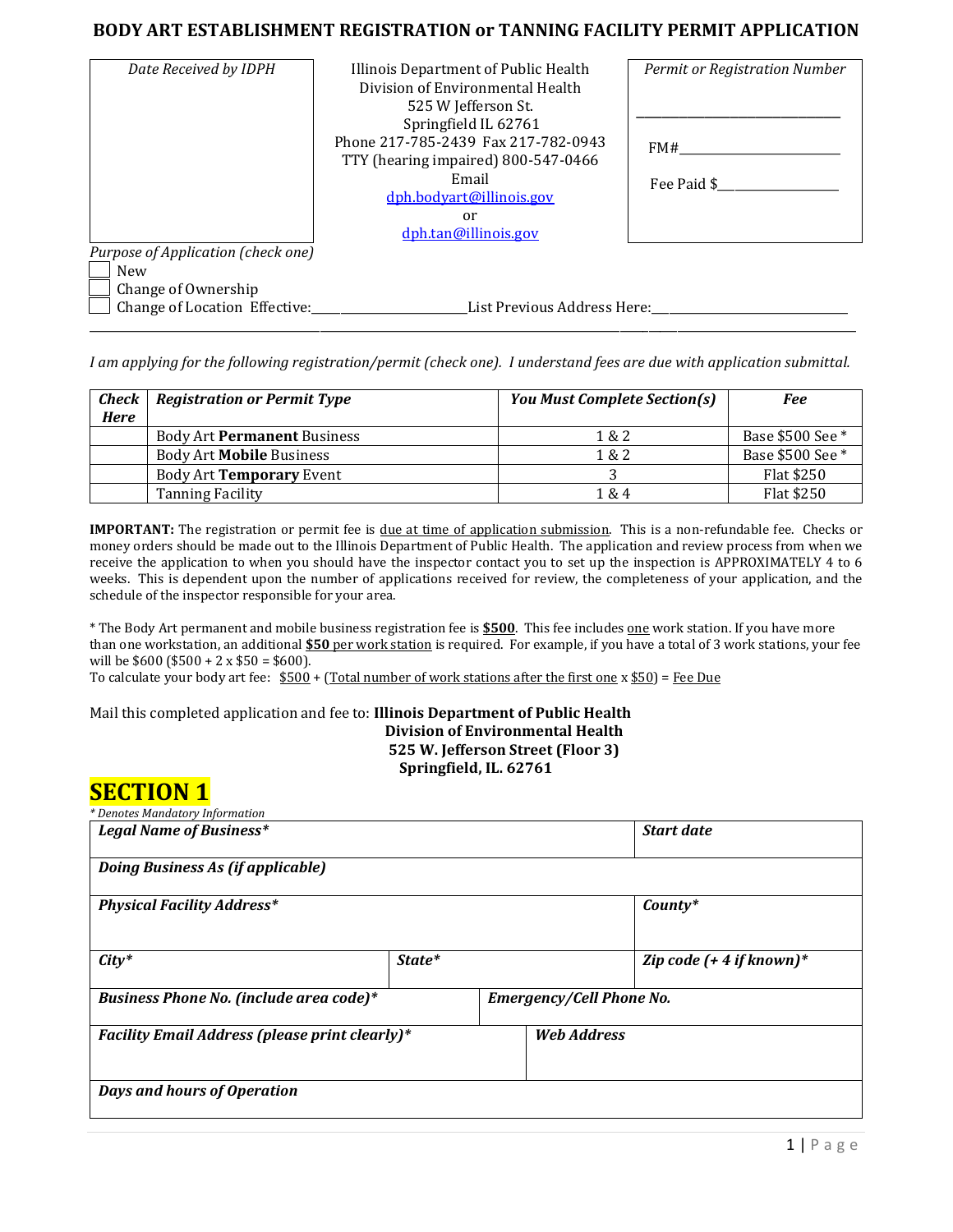### *Owner and/or Operator of Business*

| <b>Owner or Operator First and Last Name*</b> |                             | $Age*$                     |  |
|-----------------------------------------------|-----------------------------|----------------------------|--|
|                                               |                             |                            |  |
| <b>Owner or Operator Address*</b>             |                             |                            |  |
| $City*$                                       | State*                      | Zip code $(+ 4 if known)*$ |  |
| Owner Phone No. (include area code)*          | <b>Owner Email Address*</b> |                            |  |

### *Ownership Type (Check applicable box and complete information)*

| Sole Proprietor/Individual                                                                           |  |
|------------------------------------------------------------------------------------------------------|--|
| List Name:                                                                                           |  |
| <b>Partnership/Multiple Owners</b>                                                                   |  |
| List Name of Each Owner:                                                                             |  |
| Government                                                                                           |  |
| Non-Profit                                                                                           |  |
| Cooperative                                                                                          |  |
| List exact full cooperate name:                                                                      |  |
| Limited Liability Company (LLC)*                                                                     |  |
| List complete name of LLC and FEIN:                                                                  |  |
| Corporation                                                                                          |  |
| List Complete name of Corp and FEIN:                                                                 |  |
| *If either a LLC or Corporation, list the registered agent on file with the Secretary of State here: |  |

### *Mailing Address*

Check here \_\_\_\_\_\_\_\_ if the mailing address is the same as the physical address (do not have to re-type below). Check here \_\_\_\_\_\_\_\_ if the mailing address is the same as the owner's address (do not have to re-type below).

| <b>Mailing Address</b> |              |                         |
|------------------------|--------------|-------------------------|
| <b>City</b>            | <b>State</b> | Zip code (+ 4 if known) |

### **Certification Statement**

*This application must be signed by the owner, if an individual; by one of the partners, if a partnership; or by an officer of the company or corporation.*

I affirm that I am the owner, partner or officer of the firm name as shown on page one, that I am authorized on the part of said applicant to verify and file with the Illinois Department of Public Health this application, and that I have a full working knowledge of the matters set forth herein and that all of same are true in substance and fact.

| Print Name: |       |
|-------------|-------|
| Signature:  |       |
| Title:      | Date: |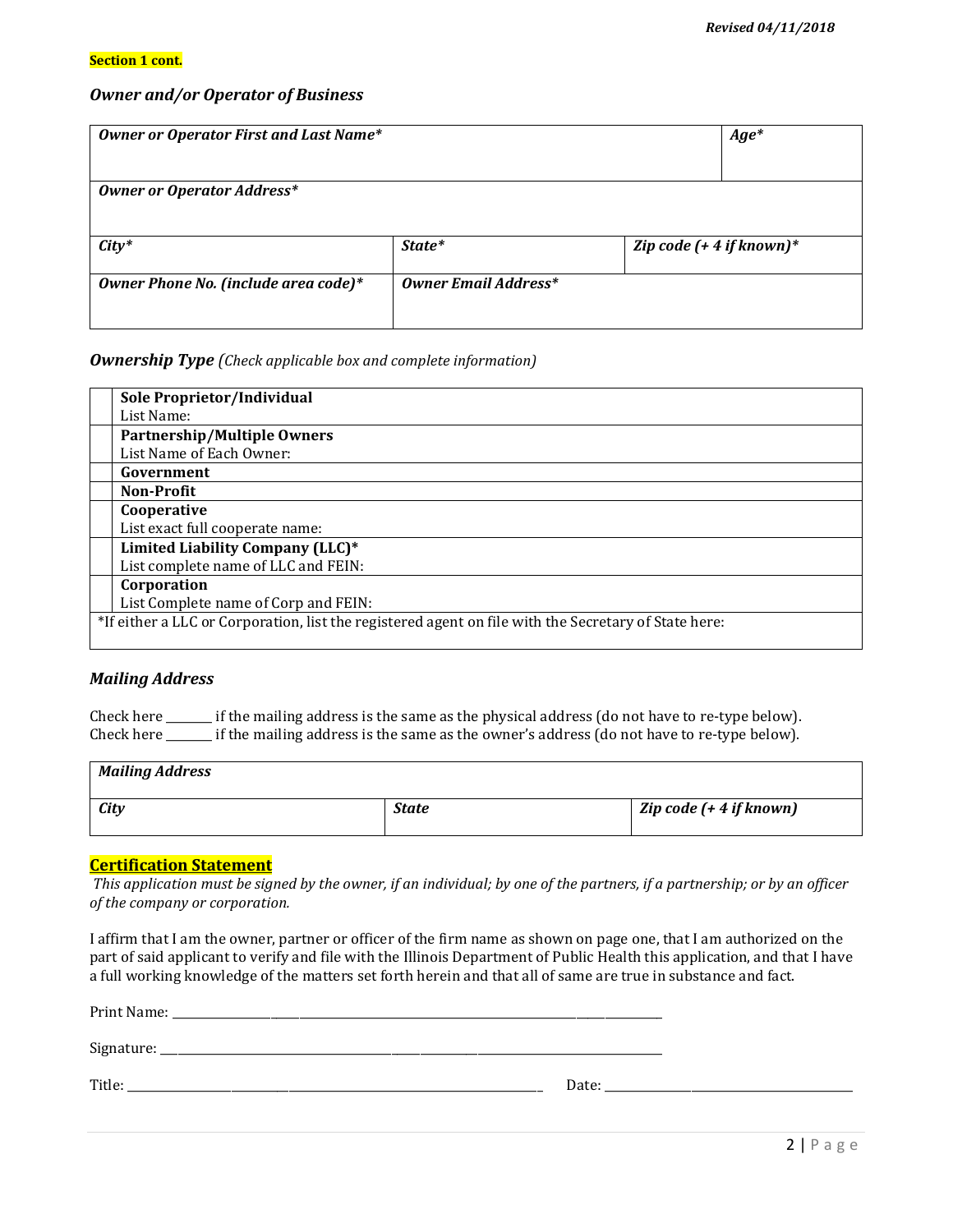# **SECTION 2 Body Art Establishment**

List Equipment used for tattoo and/or body piercing services such as sterilizers, tattoo machines, cleaning systems, Autoclave, etc. Do not include disposable supplies.

| Type | Year of manufacture if available |
|------|----------------------------------|
|      |                                  |
|      |                                  |
|      |                                  |
|      |                                  |
|      |                                  |
|      |                                  |
|      |                                  |

List Number of Work Stations located in business: \_\_\_\_\_\_\_\_\_\_\_\_\_\_\_\_\_\_\_\_\_\_\_\_\_\_\_\_\_\_

If mobile, list home base address of establishment: \_\_\_\_\_\_\_\_\_\_\_\_\_\_\_\_\_\_\_\_\_\_\_\_\_\_\_\_

### **IMPORTANT ADDITIONAL REQUIREMENTS for BODY ART ESTABLISHMENTS**

Along with this application, you **MUST** attach the four documents described below. See *Appendix A* for detailed requirements/instructions.

\_\_\_\_\_\_\_\_\_\_\_\_\_\_\_\_\_\_\_\_\_\_\_\_\_\_\_\_\_\_\_\_\_\_\_\_\_\_\_\_\_\_\_\_\_\_\_\_\_\_\_\_\_\_\_\_\_\_\_\_\_\_\_\_\_\_\_\_\_\_\_\_\_\_\_ \_\_\_\_\_\_\_\_\_\_\_\_\_\_\_\_\_\_\_\_\_\_\_\_\_\_\_\_\_\_\_\_\_\_\_\_\_\_\_\_\_\_\_\_\_\_\_\_\_\_\_\_\_\_\_\_\_\_\_\_\_\_\_\_\_\_\_\_\_\_\_\_\_\_\_

- Operational Procedures
- Establishment Floor Plan
- Aftercare Instructions
- Parental Consent Form (applicable to piercing services only)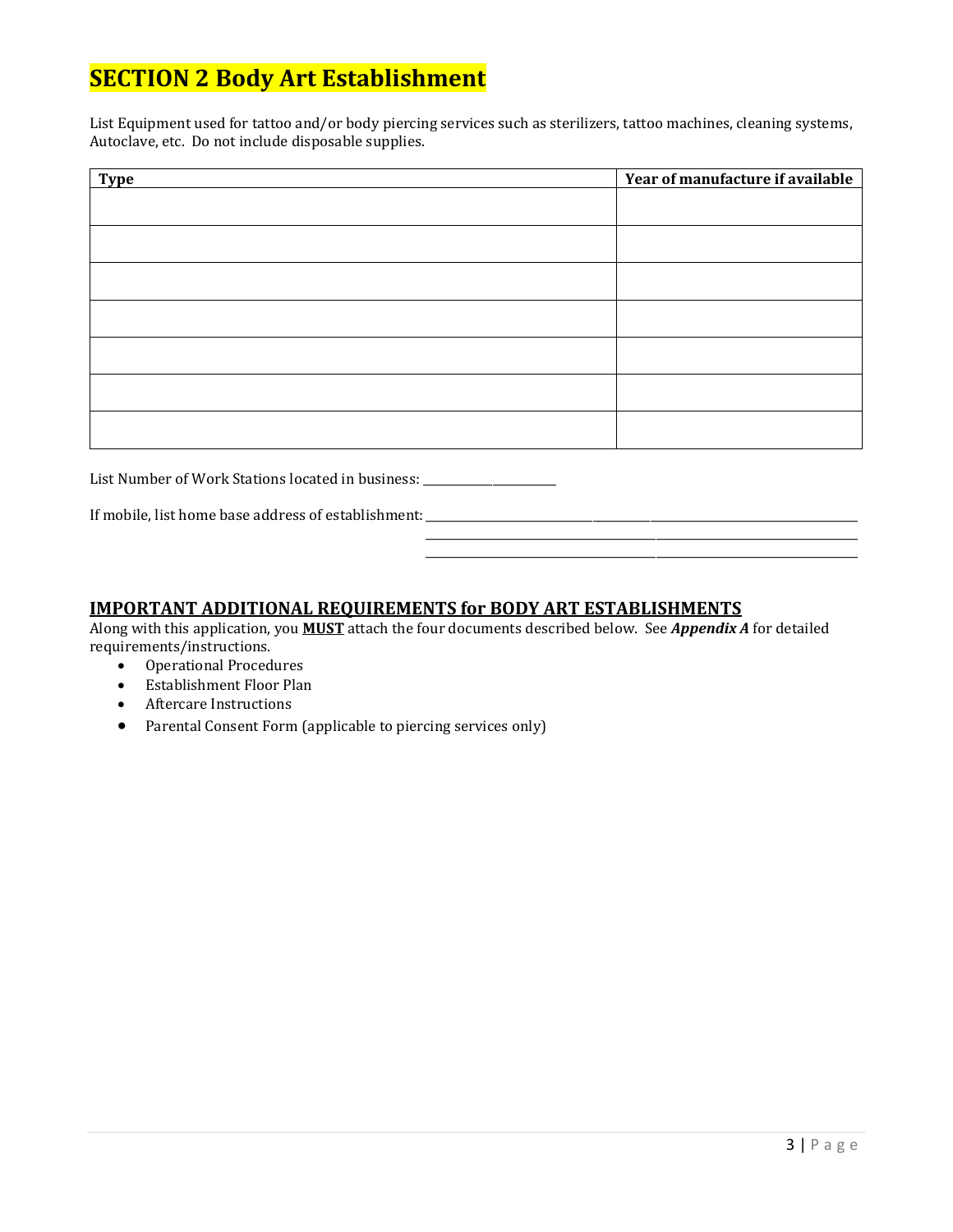# **SECTION 3 Body Art Temporary Event**

Complete all information to avoid delay in registration.

| <b>Event Name</b>                                                                                                                                      |                                               |                        |
|--------------------------------------------------------------------------------------------------------------------------------------------------------|-----------------------------------------------|------------------------|
| Reason for event: Educational, Trade Show, Product Demonstration                                                                                       |                                               |                        |
| Address                                                                                                                                                |                                               |                        |
| City                                                                                                                                                   | Zip                                           | County                 |
| Date(s) of Events                                                                                                                                      |                                               | Number of Workstations |
| <b>Business or Booth Name</b>                                                                                                                          |                                               |                        |
| List all artists working in Booth (attach additional sheet if needed)<br><b>Name</b><br>Age<br><u> 1980 - Johann Barn, mars ann an t-Amhair an t-A</u> |                                               |                        |
| <b>Contact Name</b>                                                                                                                                    |                                               | Telephone Number       |
| <b>Contact Email</b>                                                                                                                                   |                                               |                        |
| <b>SIGNATURE OF APPLICANT</b>                                                                                                                          |                                               |                        |
|                                                                                                                                                        | <b>Permanent Business Contact Information</b> |                        |
| Name                                                                                                                                                   | Address                                       |                        |
| City                                                                                                                                                   | State                                         | Zip                    |
| Telephone<br>÷.                                                                                                                                        |                                               |                        |

### IMPORTANT REQUIREMENTS FOR BODY ART **TEMPORARY EVENT**

Proof of OSHA compliant blood borne pathogen training MUST be available for all artists upon inspection on the opening day of event.

Each individual business/booth must apply separately.

The operator must identify the location of hand sinks accessible to the artists (not located within a bathroom).

See *Appendix B* for Temporary Establishment Registration Information.

If there are any questions or concerns, please call 217/785-2439 or emai[l dph.bodyart@illinois.gov](mailto:dph.bodyart@illinois.gov)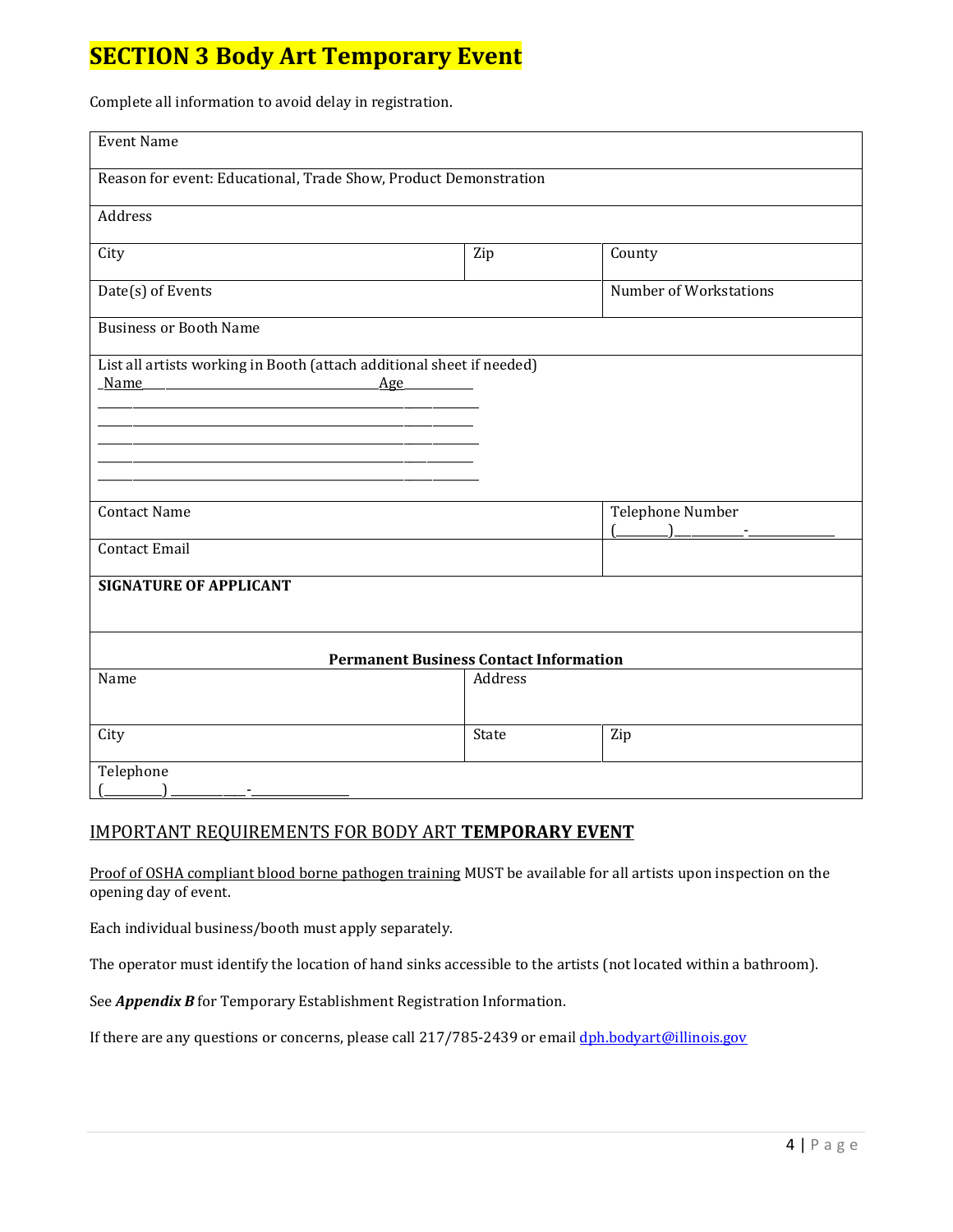# **SECTION 4 Tanning Facility Application**

Primary Operation of Facility (check box and complete description if "Other")

| <b>Tanning Facility</b> | Health Club | Hotel/Motel |
|-------------------------|-------------|-------------|
| Beauty Salon            | Barber Shop | Residence   |
| Other; Describe Here:   |             |             |

Please provide **complete** information for **each piece** of tanning **equipment** in this facility. Types of equipment may include bed canopy, bed bench, stand-up booth, free-standing facial unit, etc.

| Room<br>$\mathop{\rm ID}$ | Manufacturer | Model | Serial Numbers | Year of<br>Manufacturer | Equipment<br>Type |
|---------------------------|--------------|-------|----------------|-------------------------|-------------------|
|                           |              |       |                |                         |                   |
|                           |              |       |                |                         |                   |
|                           |              |       |                |                         |                   |
|                           |              |       |                |                         |                   |
|                           |              |       |                |                         |                   |
|                           |              |       |                |                         |                   |
|                           |              |       |                |                         |                   |
|                           |              |       |                |                         |                   |
|                           |              |       |                |                         |                   |
|                           |              |       |                |                         |                   |
|                           |              |       |                |                         |                   |
|                           |              |       |                |                         |                   |
|                           |              |       |                |                         |                   |
|                           |              |       |                |                         |                   |

*Attach Additional Sheet(s) if more equipment information is to be provided.*

### **IMPORTANT ADDITIONAL REQUIREMENTS for TANNING FACILITIES**

Along with this application, you **MUST** attach the facility generated **OPERATING PROCEDURES** using the outline provided in *Appendix C* (Note: all points on the provided outline must be addressed to be considered complete.)

If there are any questions or concerns, please call 217/785-2439 or emai[l dph.tan@illinois.gov](mailto:dph.tan@illinois.gov)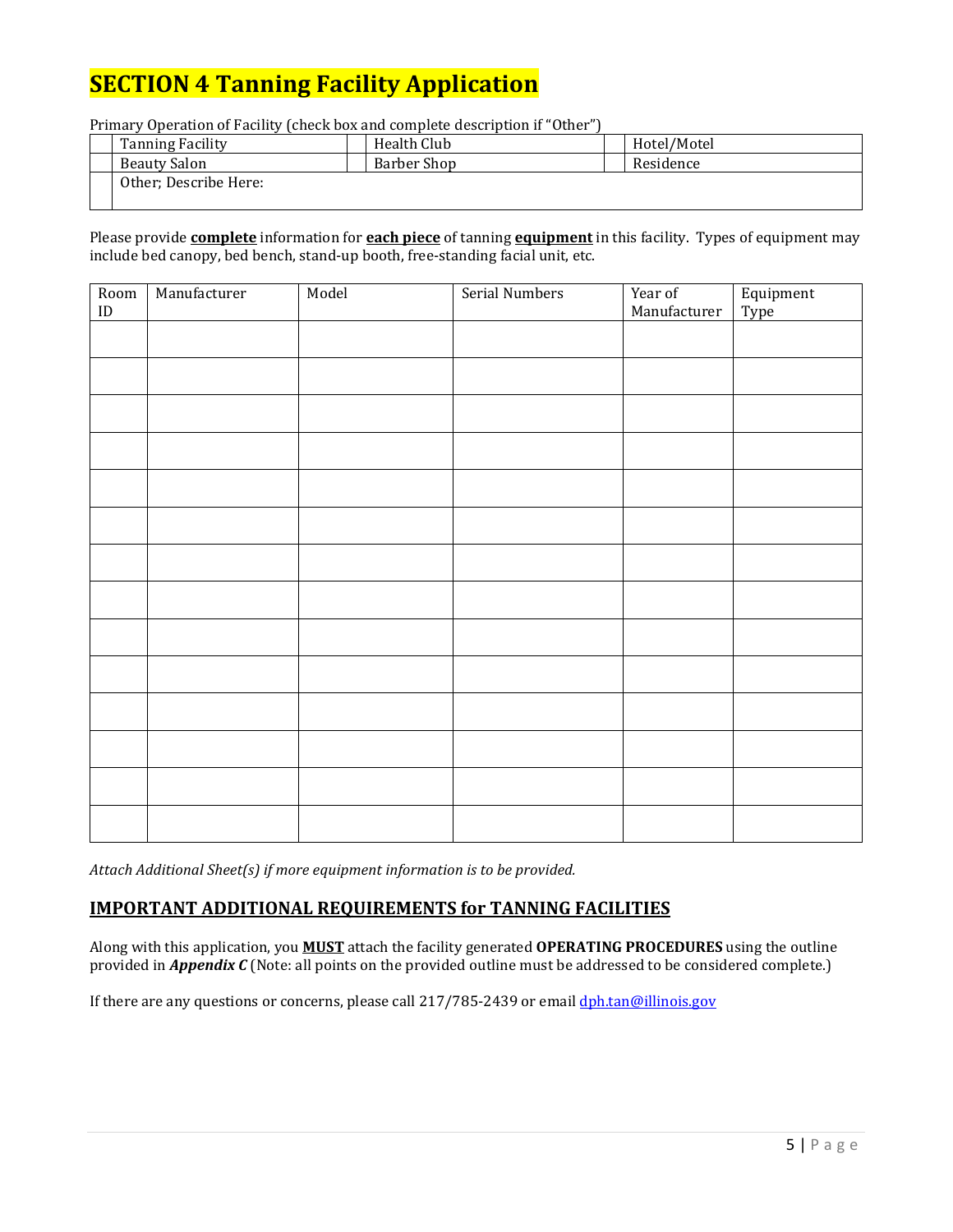# **APPENDIX A, B and C**

**Appendix A;** Body Art Operational Procedures/Floor Plan/Aftercare Instructions

**Appendix B**; Temporary Establishment Registration Information

**Appendix C**; Tanning Facility Written Operating Procedures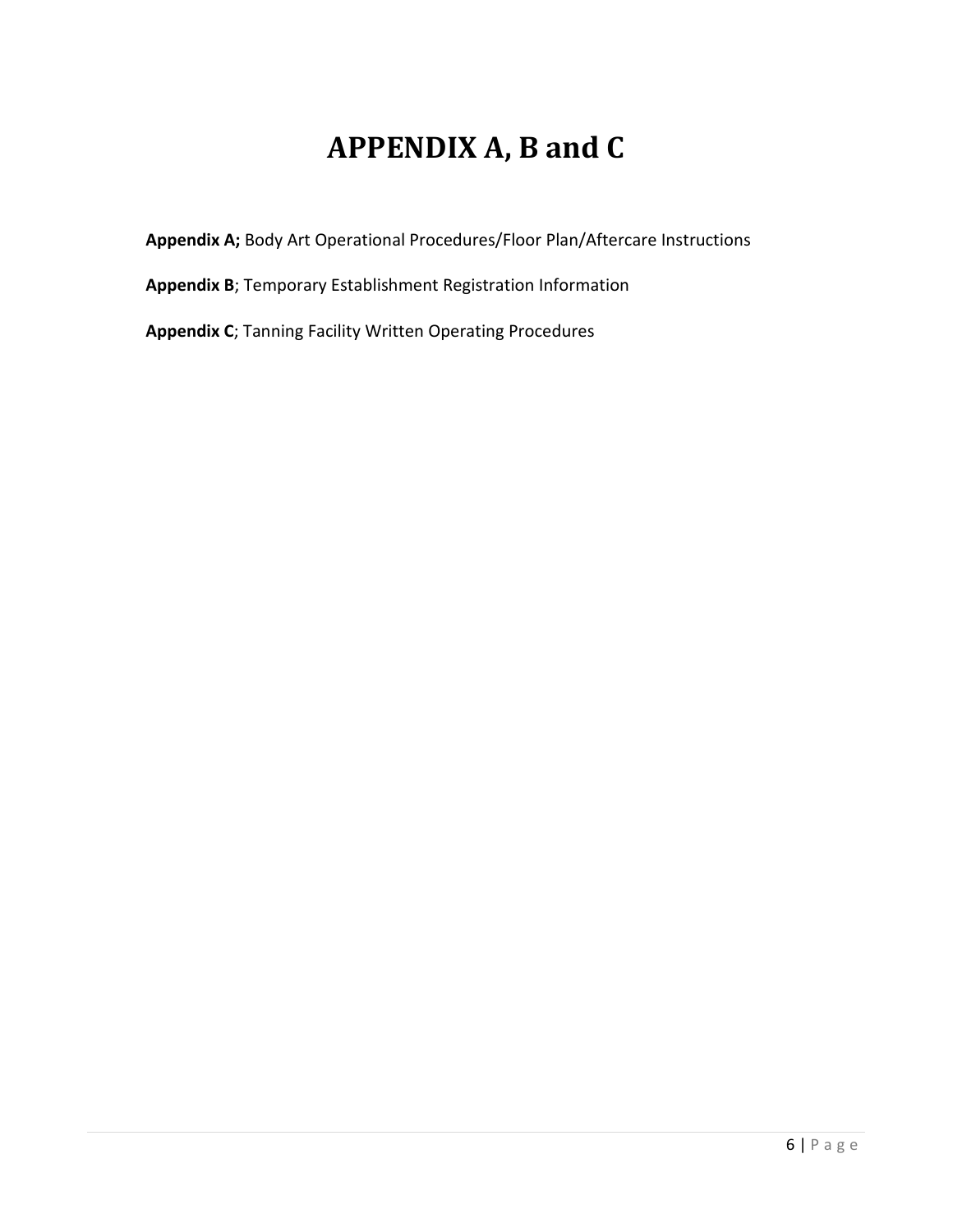## Appendix A

The Body Art Establishment Registration application requires applicants to submit copies of Operational Procedures, Establishment Floor Plan, Aftercare Instructions and a parental consent form (only in cases where piercing is available for minors).

### **Attachment 1: Operational Procedures**

Please describe the following procedures for your Body Art facility in the provided space and then return this form with your application. If you do not have enough room feel free to attach additional information.

Sterilization methods used for all reusable Items (State 100% disposable if applicable).

Testing methods used to ensure all sterilized items remain sterilized. Include spore testing company and frequency if applicable.

Methods used for maintaining records for all procedures performed, ie: name, date, photos, etc.

Methods used to ensure client is 18 years of age, ie: make copy of state issued ID.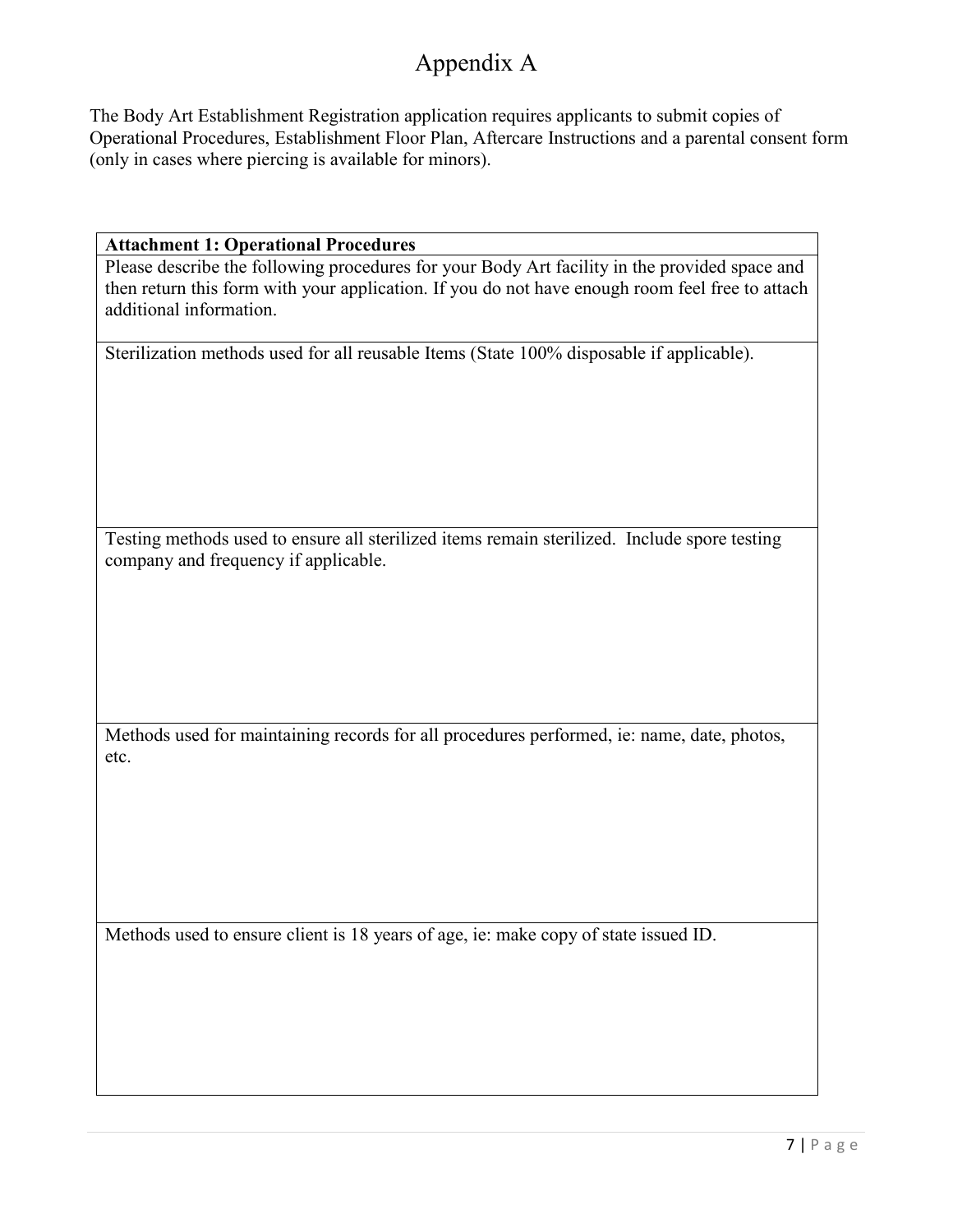| Methods for collection of parental consent if client is a minor requesting piercing procedure |
|-----------------------------------------------------------------------------------------------|
| (please also attach parental consent form) or mark N/A if no piercing available.              |

Methods used for preparing site where tattoo going to be located.

Methods for aftercare procedure and client instructions.

Workstation cleanup methods after procedure is completed, including product used to sterilize surfaces.

Methods used to deal with a possible emergency (example - call 911).

**For Reference: Body Art Code 797.800, 797.900, 797.1000**

## **Attachment 2: Floor Plan of Establishment**

Please attach a floor plan of your establishment that includes the following elements:

- Aerial view of facility
- Entrance and Exits
- Location of workstations
- Location of hand sinks (1 per 6 stations), must be separate from restrooms.
- Sterilization area (If applicable)
- Washroom
- Storage Room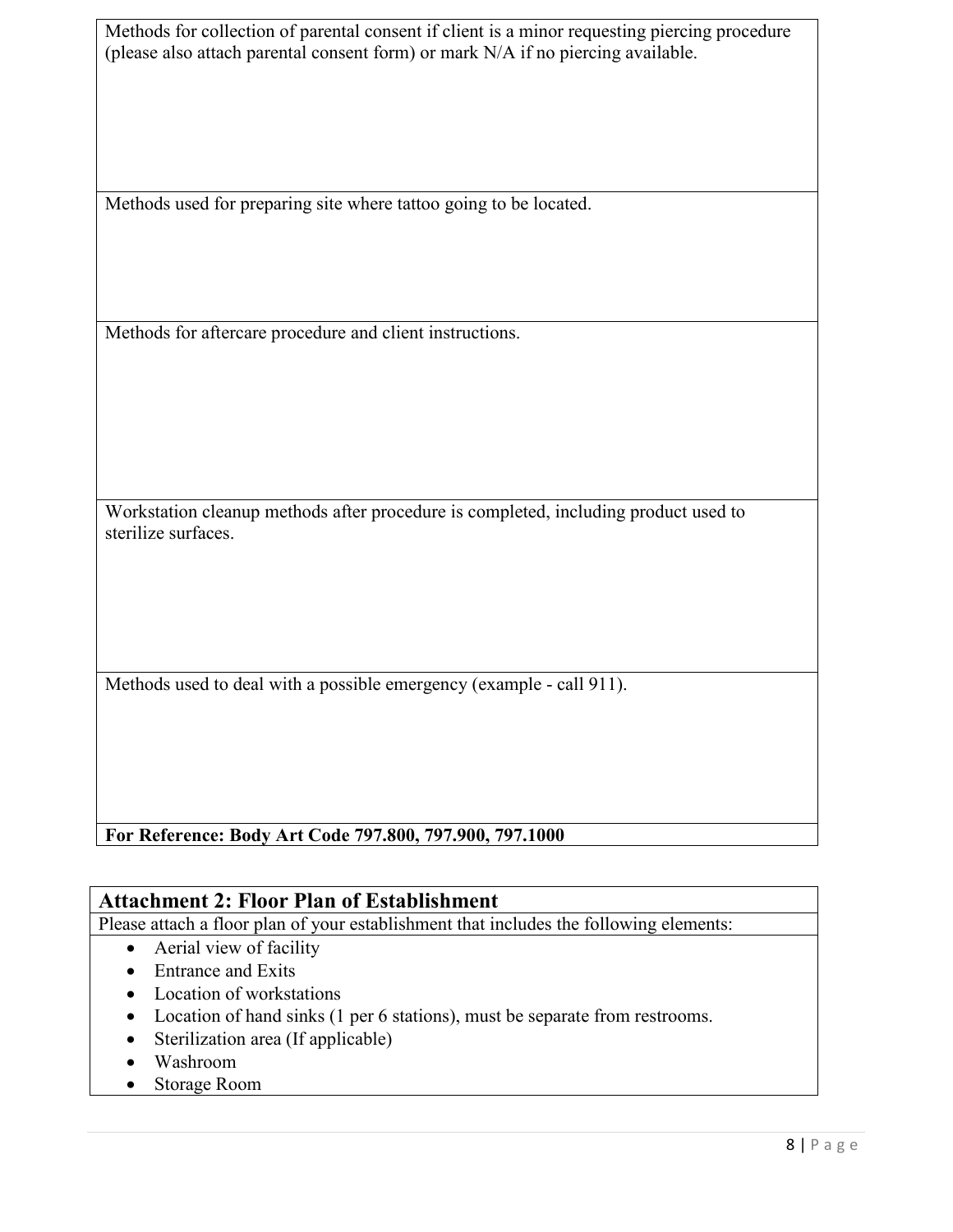The attachment does not require an architectural drawing or blue print and can include additional features if desired.

**For Reference: Body Art Code: 797.1100 B, G, H**

### **Attachment 3: Aftercare Instructions**

Please provide the aftercare instructions given to a client after their procedure. The instructions should include directions on using any washes, salves or creams, the rinse schedule and the actions that need to be taken if problems arise as a result of the procedure.

## **Attachment 4: Parental Consent**

Please include a copy of the consent form used to obtain the parental consent for minors when Body Piercing procedures are made available. *If this service is not available, a consent form shall not be required.* 

All questions should be sent to dph.bodyart $(\partial)$ illinois.gov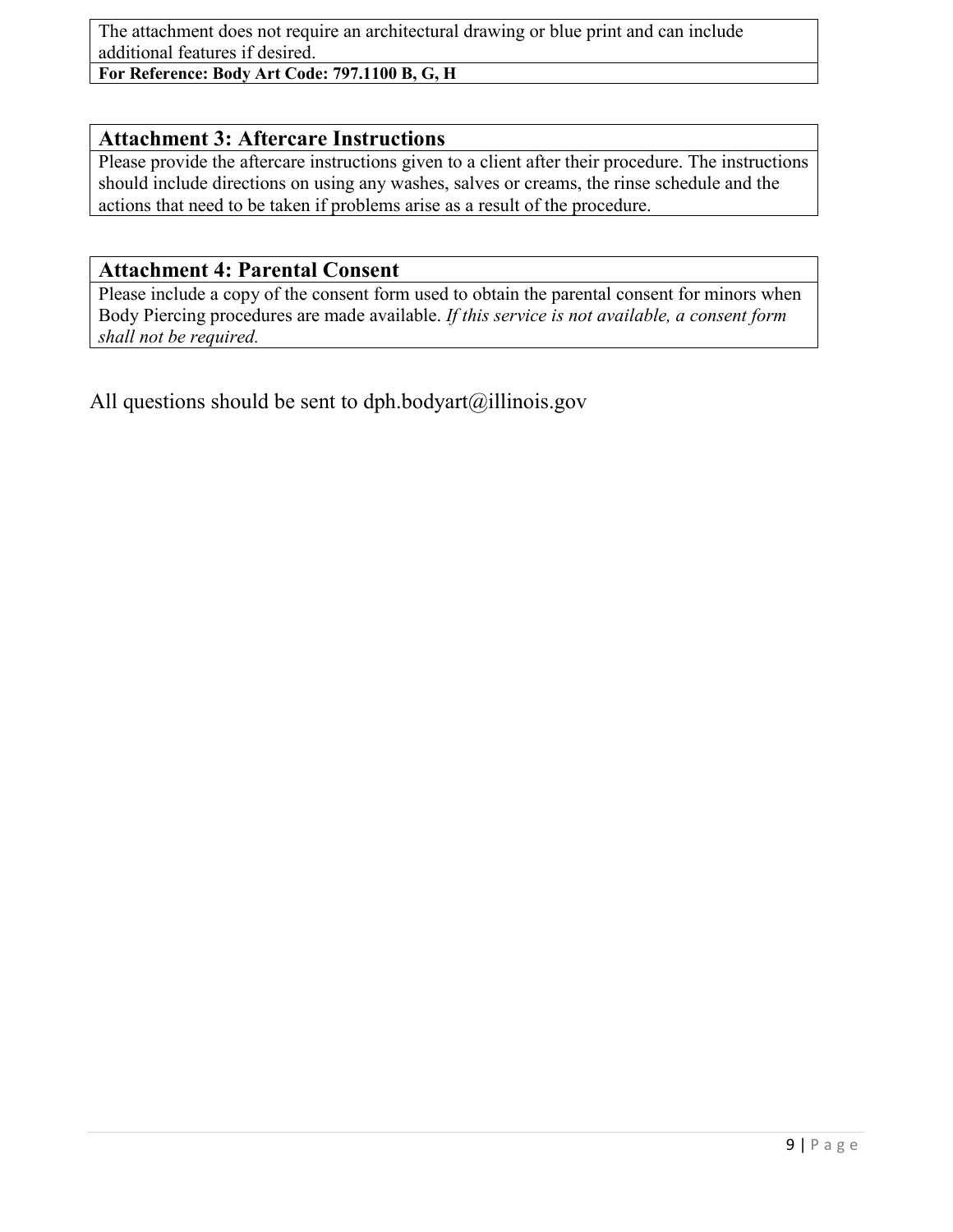## **APPENDIX B**

## **Section 797.1400 Temporary Establishment Registration Information**

A temporary certificate of registration may be issued by the Department for educational, trade show or product demonstration purposes that include body art procedures. The temporary certificate of registration shall be valid for a maximum of 14 calendar days. (Section 20 of Act)

## **Refer to the Body Art Legal Base for complete list of requirements.**

- 1. A body art establishment who wishes to obtain a temporary certificate of registration shall submit a temporary certificate of registration application for review to the Department at least 30 days prior to the event.
- 2. A temporary certificate of registration non-refundable fee of \$250 shall be paid for each booth at each event. All body artist shall be 18 years of age and over.
- 3. The Department shall not issue the temporary certificate of registration if the holder of a temporary certificate of registration fails to comply with all requirements of the Body Art Legal Base.
- 4. An inspection of the location identified on the temporary certificate of registration application shall be required prior to the performance of any body art procedures. The inspector will contact the responsible party listed on the application prior to the event to set up the required inspection time.
- 5. The establishment shall be contained in a completely enclosed location.
- 6. The temporary certificate of registration shall be prominently posted along with the warning statement provided by the Department (see Section 797.600(c)).
- 7. Copies of documentation of proof of Blood borne pathogen training for all artists are required to be available for review during inspection.
- 8. Conveniently located hand-washing facilities with liquid soap, paper towels and hot and cold water under adequate pressure shall be provided. Drainage in accordance with local plumbing codes is to be provided. Alcohol-based single-use hand wipes shall be available in each work station to augment the hand-washing requirements of this Section.
- 9. The establishment shall provide instrument sterilizing equipment in compliance with this Part, on which a spore test has been performed 30 or fewer days prior to the date of the event, **or** only single-use prepackaged sterilized equipment shall be allowed.
- 10. In performing body art procedures, the body artist/apprentice shall wear single-use medical grade gloves. Gloves shall be changed if they become contaminated by contact with any nonclean surfaces or objects or by contact with a third person. The gloves shall be discarded, at a minimum, after the completion of each procedure on an individual client, and hands shall be washed before the next pair of gloves is donned.
- 11. Sharps ready for disposal shall be disposed of in approved sharps disposal containers. Storage of regulated waste on site shall comply with the regulations in 29 CFR 1910.1030
- 12. No person shall perform any tattoo procedure upon a person under the age of 18 years that is prohibited by Sections 12-10 through 12-10.2(c) of the Criminal Code of 1961. Age verification shall be obtained by government issued identification containing a birth date and photograph
- 13. In other procedures, such as piercing, the parent or legal guardian shall sign a consent form.
- 14. Any body artist can refuse service to any individual, at any time, and for any reason.
- 15. Contact Body Art Program staff at  $\frac{dph.bodyart(a)$ illinois.gov with questions. *Revised 02/18*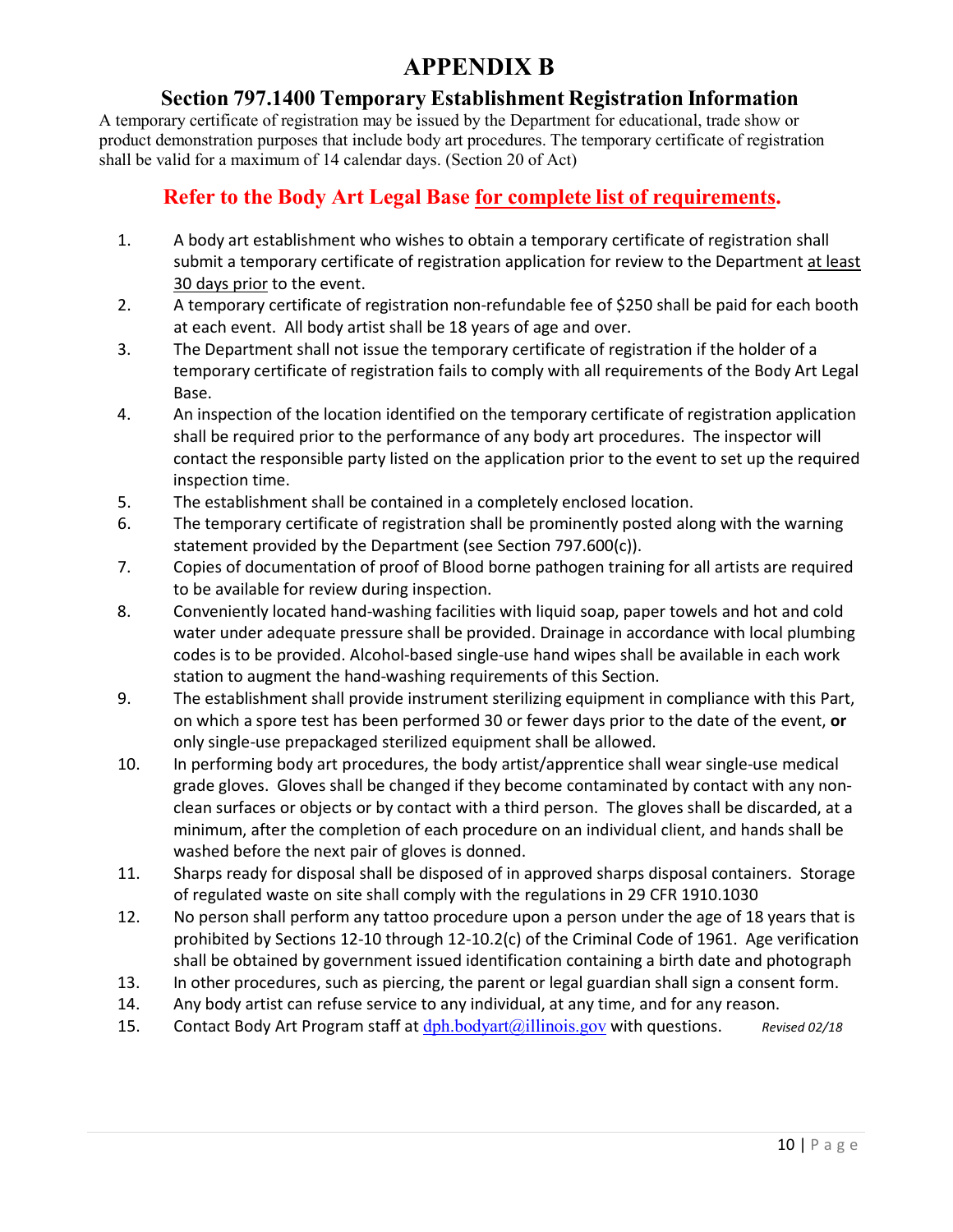# Appendix C

All Tanning facilities are required to submit a written copy of their operating procedures to be used in the facility as well as an attachment to the facility's application for a permit. Please include the following form with your answers attached to the application for permit.

### **Operational Procedures**

Please describe the following procedures for your Tanning facility in the provided space and then

return with this form with your application. If you do not have enough room feel free to attach additional information.

The procedure for an operator to ensure that all clients are at least annually offered a written copy of the warning

The procedure for proving and documenting whether the client is 18 years of age or over and able to tan.

The procedure the facility follows to handle the presence of children that accompany a client.

The procedure the operator must follow to obtain client information on prescription and nonprescription medications, consumed or used prior to the start of each tanning session, and the procedure for informing clients about photosensitizing substances.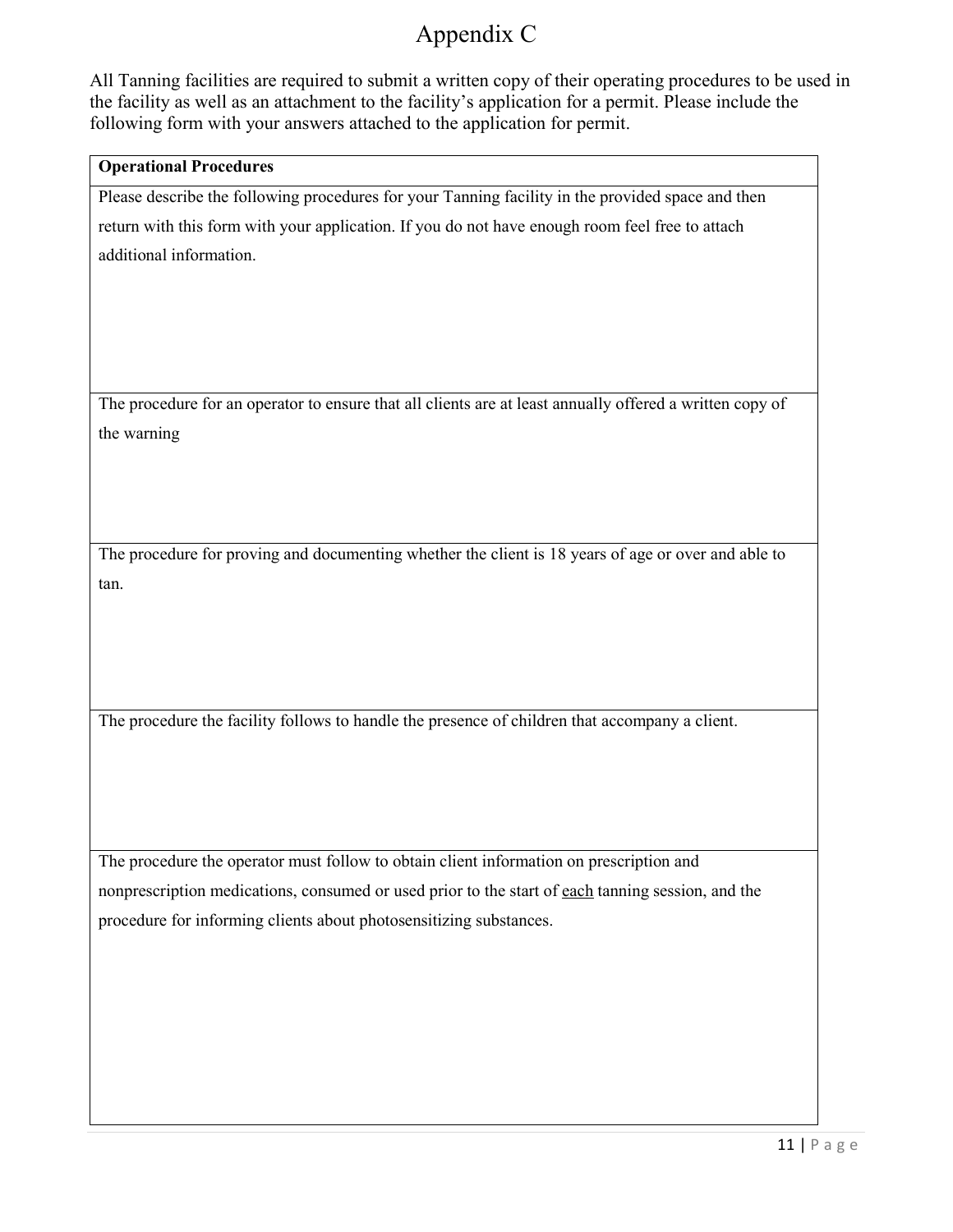The facility procedure for dealing with pregnant women who wish to tan.

The operators' method for ensuring and documenting that clients have not used services of any tanning facility in the preceding twenty-four hours.

The system for maintain complete and accurate records on clients' use of tanning Facility. Details on what information is collected and in what format. If electronic, procedures should describe data storage and back-up methods.

The operator's procedures for instructing clients on how to use the training equipment.

The procedure for determine and recording the client's appropriate skin type, using the IDPH provided skin type chart.

The procedure for thoroughly documenting and promptly reporting tanning injuries as specified in Tanning Facilities Code, Section 795.200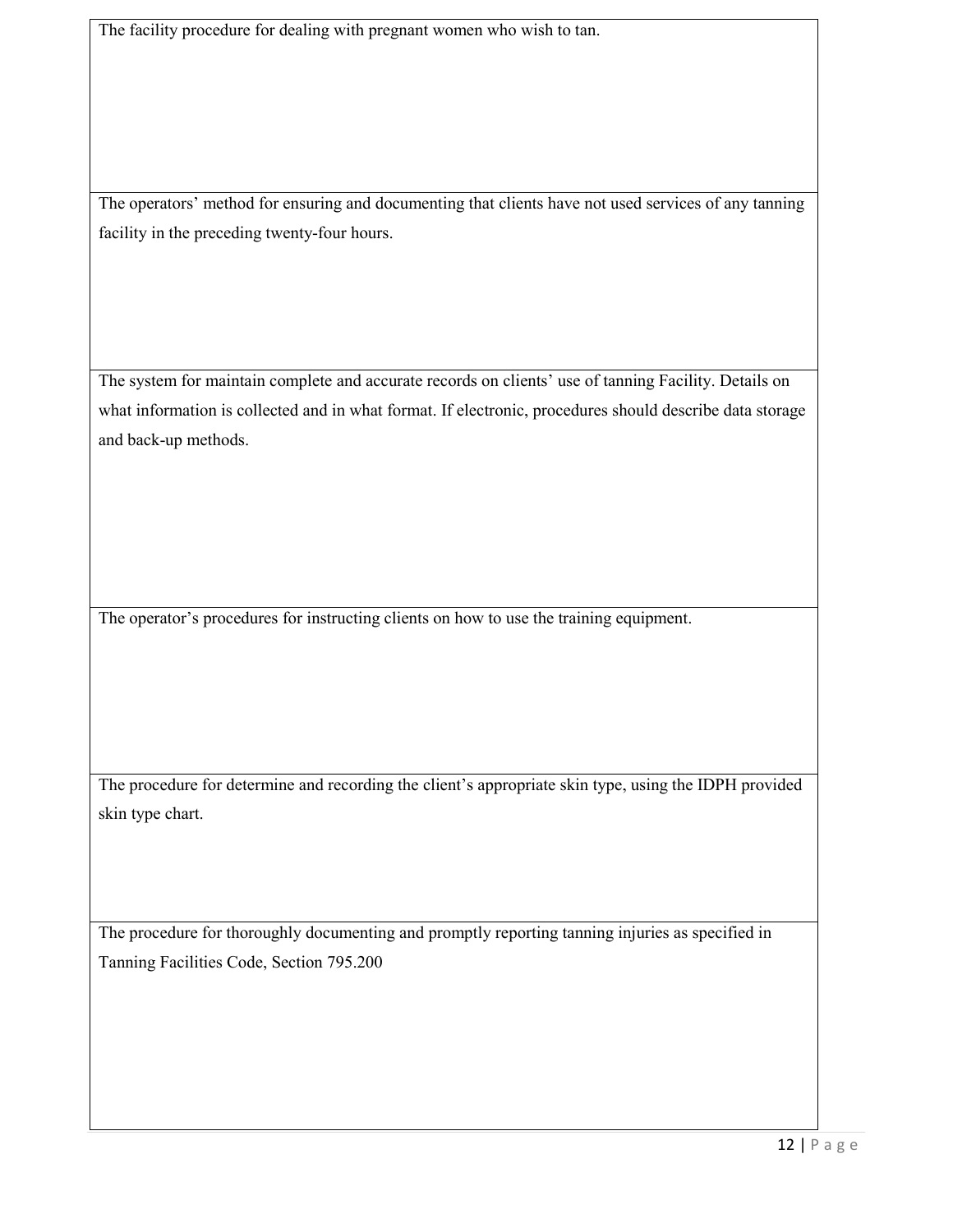The procedures for conducting regularly scheduled maintenance of the tanning equipment, particularly as required by the manufacturer of each tanning unit.

Procedures for the accurate preparation of the facility's sanitizing solution and a description of how it is to be tested and stored in properly labeled containers. Are step by step procedures provided to the operator

A thorough procedure of equipment cleaning procedures by facility operators. Operators are responsible for cleaning and sanitizing tanning equipment after each use. No clients are responsible for cleaning.

A thorough description of eyewear sanitizing procedures (if the facility provides reusable eyewear for its clients. Are step by step procedures provided to the operator?

The procedure for cleaning and sanitizing the restroom which must be cleaned and sanitized at least once a day. The specific tasks described and who is responsible for each task must also be included.